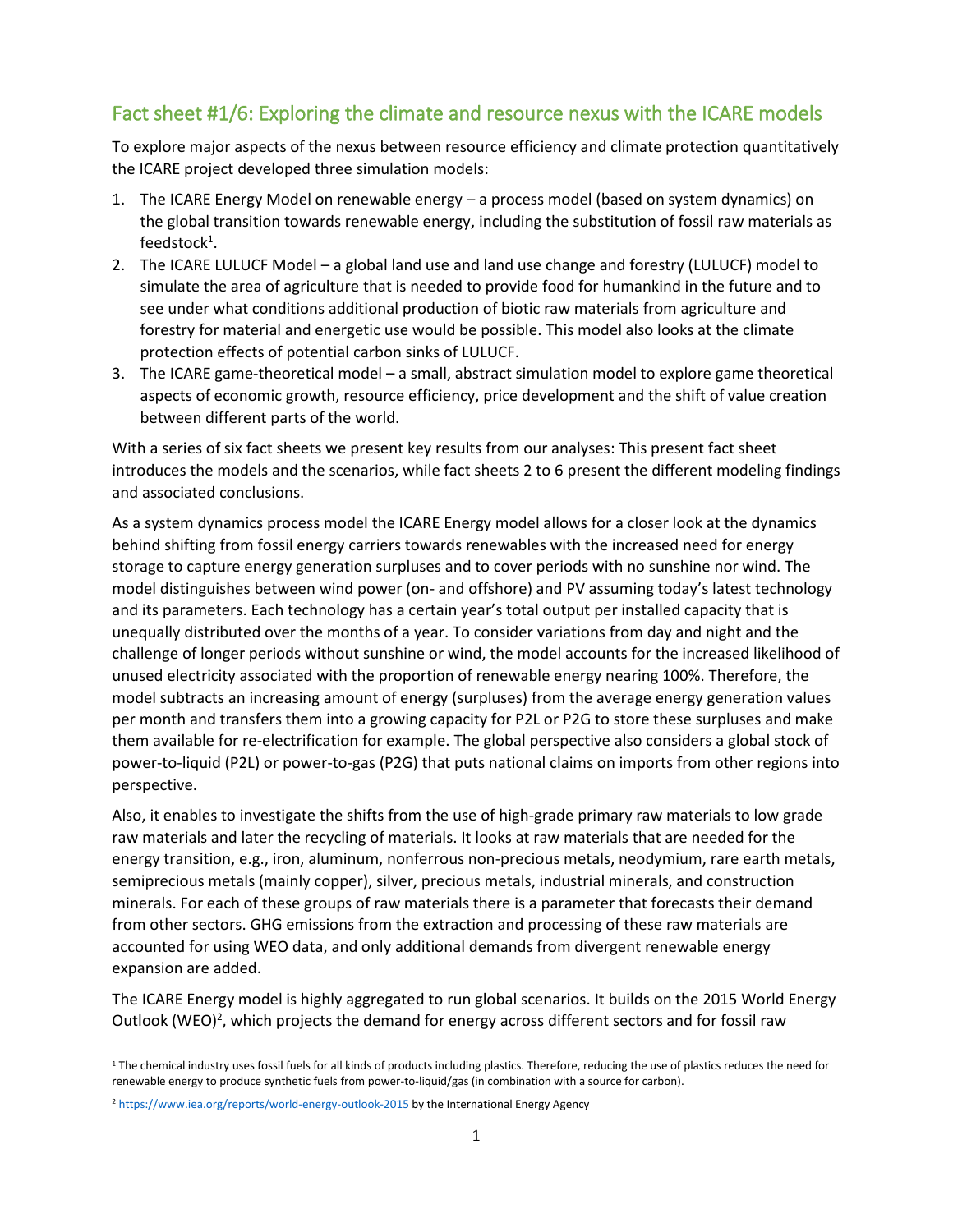materials for the chemical industries in different world regions. While the WEO projections only stretch until 2045 our model continues to look at a steady state of demand until the year 2100 to explore potential long-term dynamics from the repowering of renewable energy installations and the recycling of materials.

| Scenario number   | Brief description of the main scenario characteristics                                                                                                                                                                                                                                                                                                                                                                                                                                                                                                  |
|-------------------|---------------------------------------------------------------------------------------------------------------------------------------------------------------------------------------------------------------------------------------------------------------------------------------------------------------------------------------------------------------------------------------------------------------------------------------------------------------------------------------------------------------------------------------------------------|
| Scenario 1 (S1)   | a business as usual (b.a.u.) scenario with a transition as described in the WEO 2015.                                                                                                                                                                                                                                                                                                                                                                                                                                                                   |
| Scenario 2 (S2)   | a scenario that starts in 2020 with a constant rate of net installations that reaches<br>100% renewable energy by 2050 in the more industrialised regions (Europe, North<br>America, Australia/Oceania) and with a 5-year delay for the rest of the regions.<br>Scenario 2 uses the mix of wind energy and photovoltaics and the substitution of fossil<br>fuels and the level of electrification of the different sectors comparable to the RESCUE<br>GreenEe scenario <sup>3</sup> . It assumes 15% more sufficiency in the future than the WEO 2015. |
| Scenario 3 (S3)   | assumes the achievement of 100% renewable energy as scenario 2 but with a linear<br>acceleration of net installations.                                                                                                                                                                                                                                                                                                                                                                                                                                  |
| Scenario 4 (S4)   | looks at the effects of a further delay of then 10 years in the less advanced regions<br>from S2 while advanced regions still meet their target in 2050.                                                                                                                                                                                                                                                                                                                                                                                                |
| Scenario 5 (S5)   | includes the assumptions of the WEO 2015 of a maximum of resource efficiency (the<br>so called MES, material efficiency scenario) applied to the S2.                                                                                                                                                                                                                                                                                                                                                                                                    |
| Scenario 6 (S6)   | adds 20% more sufficiency to S5 by assuming less demand from all sectors.                                                                                                                                                                                                                                                                                                                                                                                                                                                                               |
| Scenario 7a (S7a) | assumes even more electrification, for transportation 90 instead of 60% and for<br>industry 80 instead of 60%.                                                                                                                                                                                                                                                                                                                                                                                                                                          |
| Scenario 7b (S7b) | assumes less electrification of the sectors and more use synthetic fuels (power-to-<br>liquid/gas) instead, both 40% instead of 60% in scenario 2.                                                                                                                                                                                                                                                                                                                                                                                                      |
| Scenario 8 (S8)   | looks at the potentials from more use of biotic resources available from a major shift of<br>LULUCF according to our global LULUCF model, again based on S2.                                                                                                                                                                                                                                                                                                                                                                                            |
| Scenario 9 (S9)   | assumes twice the capacity for photovoltaics compared to scenario 2 with the capacity<br>for wind energy adopted accordingly.                                                                                                                                                                                                                                                                                                                                                                                                                           |
| Scenario 11 (S11) | looks at the effects of a reduced recycling rate of 60% compared to 90% in S2                                                                                                                                                                                                                                                                                                                                                                                                                                                                           |
| Scenario 12 (S12) | assumes that the world will start in 2023 to massively increase the capacity of<br>renewable energy and to reach the target in 2045.                                                                                                                                                                                                                                                                                                                                                                                                                    |
| Scenario 13 (S13) | assumes no constant rate of net installation but an increased one.                                                                                                                                                                                                                                                                                                                                                                                                                                                                                      |
| Scenario 14 (S14) | assumes that scenario 12 takes until 2060.                                                                                                                                                                                                                                                                                                                                                                                                                                                                                                              |

| Table 1: | Overview of scenarios used for the modelling underlying this policy paper |
|----------|---------------------------------------------------------------------------|
|----------|---------------------------------------------------------------------------|

<sup>3</sup> See [https://www.umweltbundesamt.de/en/topics/climate-energy/climate-protection-energy-policy-in-germany/a-resource-efficient](https://www.umweltbundesamt.de/en/topics/climate-energy/climate-protection-energy-policy-in-germany/a-resource-efficient-greenhouse-gas-neutral-germany/rescue-scenarios-greenee1-greenee2)[greenhouse-gas-neutral-germany/rescue-scenarios-greenee1-greenee2.](https://www.umweltbundesamt.de/en/topics/climate-energy/climate-protection-energy-policy-in-germany/a-resource-efficient-greenhouse-gas-neutral-germany/rescue-scenarios-greenee1-greenee2)